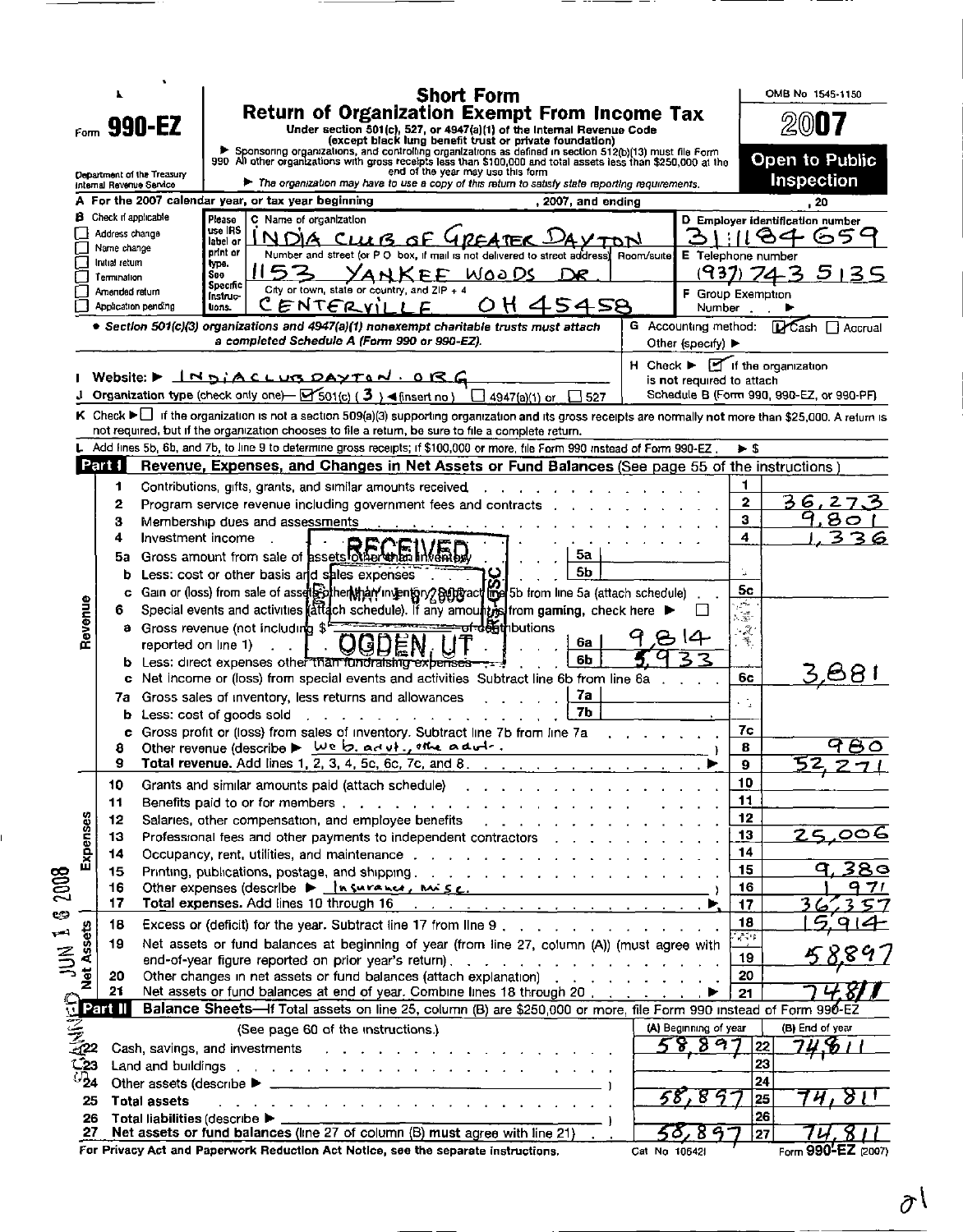|          | Form 990-EZ (2007)                                                                                                                              |                                                      |                                                                                                                                                                                                                                      |                                                   |     |                                                   | Page 2    |
|----------|-------------------------------------------------------------------------------------------------------------------------------------------------|------------------------------------------------------|--------------------------------------------------------------------------------------------------------------------------------------------------------------------------------------------------------------------------------------|---------------------------------------------------|-----|---------------------------------------------------|-----------|
| Part III | Statement of Program Service Accomplishments (See page 60 of the instructions.)                                                                 |                                                      |                                                                                                                                                                                                                                      |                                                   |     | <b>Expenses</b>                                   |           |
|          | What is the organization's primary exempt purpose? Gallutal Diversity Charitall. So wal                                                         |                                                      |                                                                                                                                                                                                                                      |                                                   |     | (Required for 501(c)(3)                           |           |
|          | Describe what was achieved in carrying out the organization's exempt purposes. In a clear and concise manner,                                   |                                                      |                                                                                                                                                                                                                                      |                                                   |     | and (4) organizations<br>and $4947(a)(1)$ trusts. |           |
|          | describe the services provided, the number of persons benefited, or other relevant information for each program title                           |                                                      |                                                                                                                                                                                                                                      |                                                   |     | optional for others)                              |           |
|          | 28 Participated In DAYTON INECRNATIONAL                                                                                                         |                                                      | FBTIVAL MAY 2007                                                                                                                                                                                                                     |                                                   |     |                                                   |           |
|          | Promoted India's heritage customed values etc. to note                                                                                          |                                                      | سعسا                                                                                                                                                                                                                                 |                                                   |     | ८, ३४६                                            |           |
|          | 15000 Devtonians                                                                                                                                | during the 3 days event                              |                                                                                                                                                                                                                                      |                                                   |     |                                                   |           |
|          | (Grants \$                                                                                                                                      | If this amount includes foreign grants, check here   |                                                                                                                                                                                                                                      |                                                   | 28a |                                                   |           |
|          | 29 India Chile organized                                                                                                                        | FESTIVAL OF<br>CHTS                                  |                                                                                                                                                                                                                                      |                                                   |     |                                                   |           |
|          | Program A mess cultural/                                                                                                                        | <b>COVENT</b><br>لمحنومي<br>2<br>ہ ت                 | $A + f x \wedge d$ ed                                                                                                                                                                                                                |                                                   |     | 0 9                                               | Β         |
|          | <u>over 1000 people</u><br>(Grants \$                                                                                                           | If this amount includes foreign grants, check here   |                                                                                                                                                                                                                                      |                                                   | 29a |                                                   |           |
|          | 30 CM Samard                                                                                                                                    | <u>s concert by visit</u>                            |                                                                                                                                                                                                                                      |                                                   |     |                                                   |           |
|          | and raised                                                                                                                                      | <u>lecal chan</u>                                    |                                                                                                                                                                                                                                      | <u>ian Trover</u>                                 |     |                                                   |           |
|          |                                                                                                                                                 |                                                      |                                                                                                                                                                                                                                      |                                                   |     |                                                   |           |
|          | (Grants \$                                                                                                                                      | ) If this amount includes foreign grants, check here |                                                                                                                                                                                                                                      |                                                   | 30a |                                                   |           |
|          | 31 Other program services (attach schedule)                                                                                                     |                                                      |                                                                                                                                                                                                                                      |                                                   |     |                                                   |           |
|          | (Grants \$                                                                                                                                      | ) If this amount includes foreign grants, check here |                                                                                                                                                                                                                                      |                                                   | 31a |                                                   |           |
|          | 32 Total program service expenses. Add lines 28a through 31a . ( . ) M. F. Le Je H. S                                                           |                                                      |                                                                                                                                                                                                                                      |                                                   | 32  |                                                   |           |
| Part IV  | List of Officers, Directors, Trustees, and Key Employees (List each one even if not compensated. See page 61 of the instructions.               |                                                      |                                                                                                                                                                                                                                      |                                                   |     |                                                   |           |
|          | (A) Name and address                                                                                                                            | (B) Title and average<br>hours per week              | (C) Compensation<br>(If not paid,                                                                                                                                                                                                    | (D) Contributions to<br>jemployee benefit plans & |     | (E) Expense<br>account and                        |           |
|          |                                                                                                                                                 | devoted to position                                  | $enter - 0 - 1$                                                                                                                                                                                                                      | deferred compensation                             |     | other allowances                                  |           |
|          | Bhanu Raghavan<br>, 2606, Washirefon                                                                                                            | President                                            | כז                                                                                                                                                                                                                                   |                                                   |     |                                                   |           |
|          | Bellbrook OH 45305<br>mill Rd. .                                                                                                                | 5 Hm/wk                                              |                                                                                                                                                                                                                                      |                                                   |     |                                                   |           |
|          | Hemant Gara Ex officio<br>19 nkee Woods Dr Cville 45459                                                                                         | Ex DFFicio<br>くて れいノんん                               |                                                                                                                                                                                                                                      | ◯                                                 |     | s                                                 |           |
|          | $Rishu_110119$ Gallatin<br>Kavıkumr                                                                                                             | Treasurer                                            |                                                                                                                                                                                                                                      |                                                   |     |                                                   |           |
|          | O <sub>M</sub><br>458<br>$\Delta$ $\leq$<br>reyv XI<br>c er                                                                                     | 6<br>$H \times I$                                    |                                                                                                                                                                                                                                      |                                                   |     |                                                   |           |
|          | Gupta<br>Kake                                                                                                                                   | $2156$ Baldwig President that                        | $\mathbb{C}$                                                                                                                                                                                                                         | o                                                 |     | ය                                                 |           |
|          | Centerville<br>45459<br>οκ                                                                                                                      | $H\sim 1$ WK<br>≁                                    |                                                                                                                                                                                                                                      |                                                   |     |                                                   |           |
| Part     | <b>Other Information (Note the statement requirement in General Instruction V.)</b>                                                             |                                                      |                                                                                                                                                                                                                                      |                                                   |     | Yes!                                              | <b>No</b> |
| 33       | Did the organization make a change in its activities or methods of conducting activities? If "Yes," attach a                                    |                                                      |                                                                                                                                                                                                                                      |                                                   |     | 33                                                |           |
|          | detailed statement of each change                                                                                                               |                                                      |                                                                                                                                                                                                                                      |                                                   |     |                                                   |           |
| 34       | Were any changes made to the organizing or governing documents but not reported to the IRS? If "Yes,"<br>attach a conformed copy of the changes |                                                      |                                                                                                                                                                                                                                      |                                                   |     | 34                                                |           |
| 35       | If the organization had income from business activities, such as those reported on lines 2, 6, and 7 (among others), but not                    |                                                      |                                                                                                                                                                                                                                      |                                                   |     | $\mathbb{R}^4$                                    |           |
|          | reported on Form 990-T, attach a statement explaining your reason for not reporting the income on Form 990-T.                                   |                                                      |                                                                                                                                                                                                                                      |                                                   |     |                                                   |           |
|          | a Did the organization have unrelated business gross income of \$1,000 or more or 6033(e) notice, reporting, and                                |                                                      |                                                                                                                                                                                                                                      |                                                   |     |                                                   |           |
|          | proxy tax requirements?                                                                                                                         | .                                                    | $\mathbf{r}$ . The set of the set of the set of the set of the set of the set of the set of the set of the set of the set of the set of the set of the set of the set of the set of the set of the set of the set of the set of t    |                                                   |     | 35a                                               |           |
|          | b If "Yes," has it filed a tax return on Form 990-T for this year?                                                                              |                                                      | <u>and a series of the series of the series of the series of the series of the series of the series of the series of the series of the series of the series of the series of the series of the series of the series of the serie</u> |                                                   |     | 35b                                               |           |
| 36       | Was there a liquidation, dissolution, termination, or substantial contraction during the year? If "Yes," attach a                               |                                                      |                                                                                                                                                                                                                                      |                                                   |     | 36                                                |           |
|          | 37a Enter amount of political expenditures, direct or indirect, as described in the instructions. $\blacktriangleright$ $\frac{37a}{37a}$       |                                                      |                                                                                                                                                                                                                                      |                                                   |     | $\mathbb{Z}$                                      |           |
|          |                                                                                                                                                 |                                                      |                                                                                                                                                                                                                                      |                                                   |     | 37b                                               |           |
|          | 38a Did the organization borrow from, or make any loans to, any officer, director, trustee, or key employee or were                             |                                                      |                                                                                                                                                                                                                                      |                                                   |     | <b>光源 中心</b>                                      |           |
|          | any such loans made in a prior year and still unpaid at the start of the period covered by this return?                                         |                                                      |                                                                                                                                                                                                                                      |                                                   |     | <b>38a</b>                                        |           |
|          | b If "Yes," attach the schedule specified in the line 38 instructions and enter the amount                                                      |                                                      |                                                                                                                                                                                                                                      |                                                   |     |                                                   |           |
|          | involved<br>the contract of the contract of the contract of the contract of the contract of the contract of the contract of                     |                                                      | 38b                                                                                                                                                                                                                                  |                                                   |     |                                                   |           |
| 39       | 501(c)(7) organizations. Enter:                                                                                                                 |                                                      | $\frac{1}{2}$ –                                                                                                                                                                                                                      |                                                   |     |                                                   |           |
|          | a Initiation fees and capital contributions included on line 9                                                                                  |                                                      | 39a                                                                                                                                                                                                                                  |                                                   |     |                                                   |           |
|          | <b>b</b> Gross receipts, included on line 9, for public use of club facilities                                                                  |                                                      | 39b                                                                                                                                                                                                                                  |                                                   |     |                                                   |           |

 $\hat{\mathbf{v}}$ 

Form 990-EZ (2007)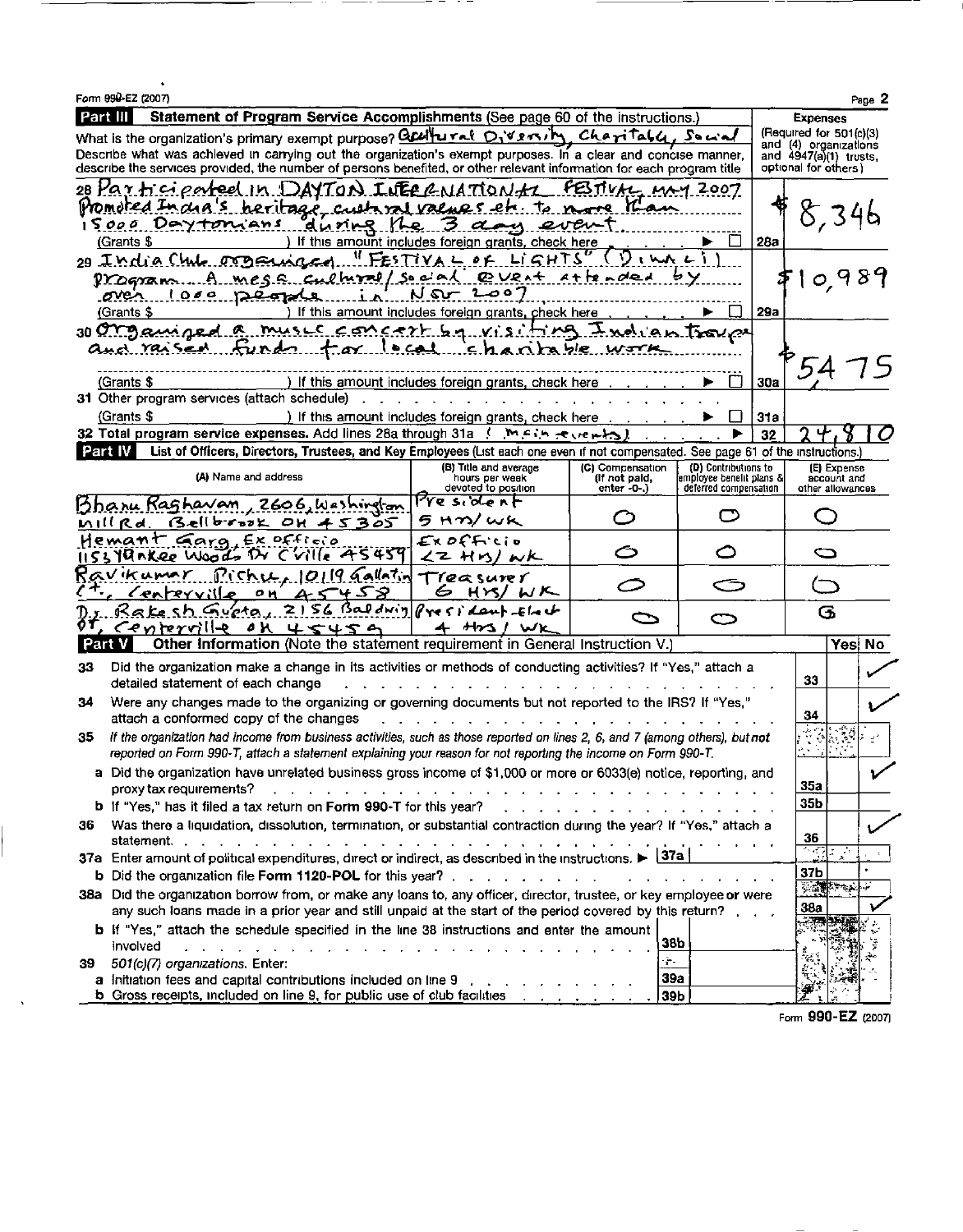|                               | Form 920-EZ (2007) |                                                                                                                                                                                                                                                                                                   |                                         | Page 3         |
|-------------------------------|--------------------|---------------------------------------------------------------------------------------------------------------------------------------------------------------------------------------------------------------------------------------------------------------------------------------------------|-----------------------------------------|----------------|
| Part                          |                    | Other Information (Note the statement requirement in General Instruction V.) (Continued)                                                                                                                                                                                                          |                                         |                |
|                               |                    | 40a 501(c)(3) organizations. Enter amount of tax imposed on the organization during the year under:<br>section 4911 $\blacktriangleright$ ____________________ : section 4912 $\blacktriangleright$ ____________________ : section 4955 $\blacktriangleright$ _                                   |                                         |                |
|                               |                    | b 501(c)(3) and (4) organizations. Did the organization engage in any section 4958 excess benefit transaction during the<br>year or did it become aware of an excess benefit transaction from a prior year? If "Yes," attach an explanation                                                       |                                         | Yesl No<br>40b |
|                               |                    | c Enter amount of tax imposed on organization managers or disqualified persons during                                                                                                                                                                                                             |                                         |                |
|                               |                    | d Enter amount of tax on line 40c reimbursed by the organization $\ldots$                                                                                                                                                                                                                         |                                         |                |
|                               |                    | e All organizations. At any time during the tax year, was the organization a party to a prohibited tax shelter<br>transaction?                                                                                                                                                                    |                                         | 40e            |
| 41                            |                    | List the states with which a copy of this return is filed. I                                                                                                                                                                                                                                      |                                         |                |
|                               |                    | 42a The books are in care of ► M.r. R.A.VI.K.M.MAT-Pic.H<br>Located at $\triangleright$ 10119 GALLA TN CT., CENTER                                                                                                                                                                                |                                         |                |
|                               | account)?          | <b>b</b> At any time during the calendar year, did the organization have<br>over a financial account in a foreign country (such as a bank<br>and a strain and a strain and<br>If "Yes," enter the name of the foreign country:<br>See the instructions for exceptions and filing requirements for |                                         |                |
|                               |                    | c At any time during the calendar year, did the organization mai                                                                                                                                                                                                                                  |                                         |                |
|                               |                    | If "Yes," enter the name of the foreign country: ▶                                                                                                                                                                                                                                                |                                         |                |
| 43.                           |                    | Section 4947(a)(1) nonexempt charitable trusts filing Form 990<br>and enter the amount of tax-exempt interest received or accru                                                                                                                                                                   |                                         |                |
| <b>Please</b><br>Sign<br>Here |                    | Under penalties of perjury, I declare that I have examined this return,<br>and belief, it is true, correct, and complete Declaration of preparer<br>Signature of officer<br>HU RAVICUMAN, WO-Paid<br>Type or print name and title                                                                 |                                         |                |
| Paid                          | Preparer's         | Preparer's<br>signature<br>employed $\blacktriangleright$                                                                                                                                                                                                                                         |                                         |                |
| Use Only                      |                    | Firm's name (or yours )<br>if self-employed).<br>address and ZIP + 4                                                                                                                                                                                                                              | EIN<br>Phone no $\blacktriangleright$ ( |                |

 $-$ 

Form 990-EZ (2007)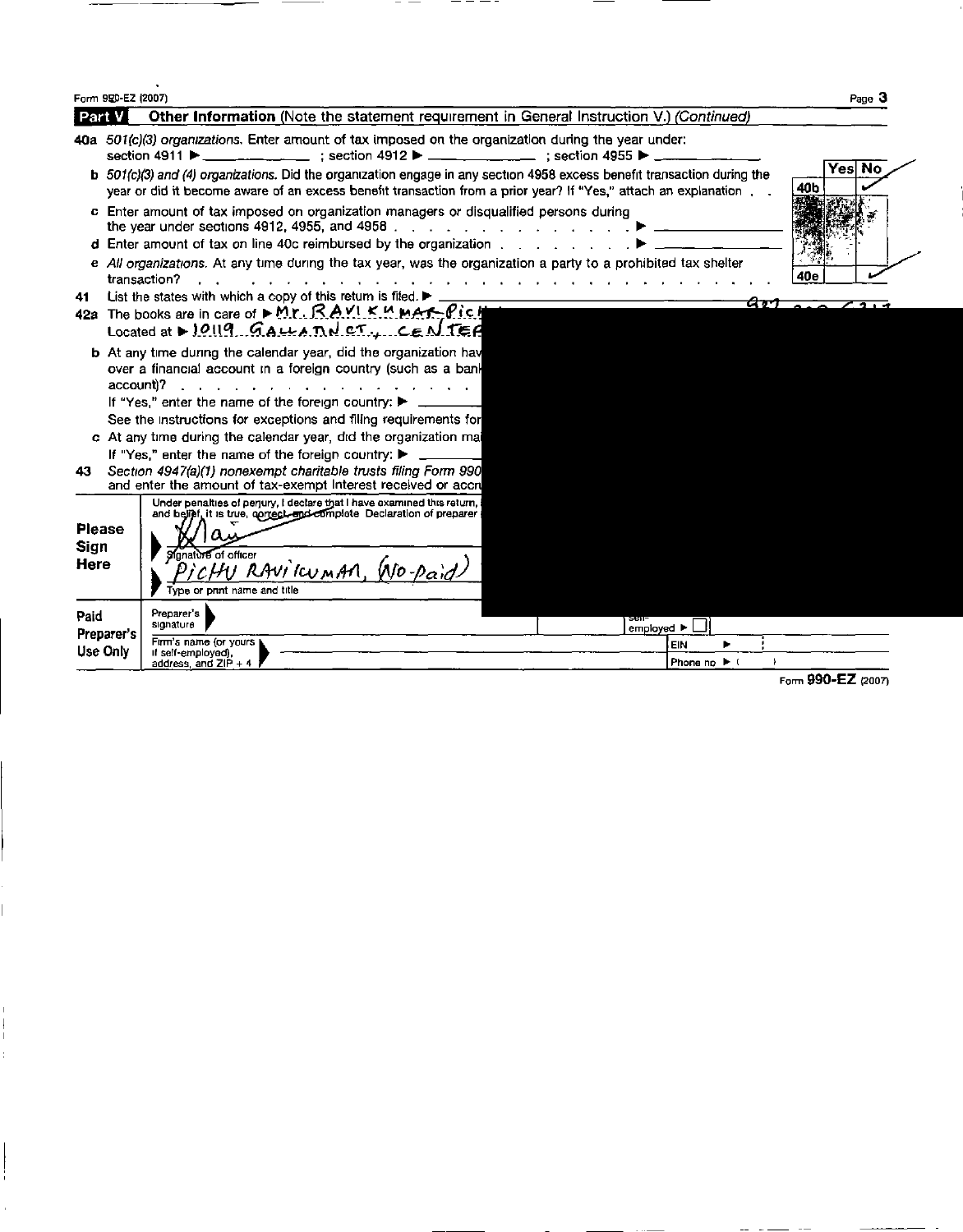| <b>SCHEDULE A</b><br>(Form 990 or 990-EZ)              |                                                                                                                                                                                                                        | Organization Exempt Under Section 501(c)(3)<br>(Except Private Foundation) and Section 501(e), 501(f), 501(k), 501(h),<br>or 4947(a)(1) Nonexempt Charitable Trust | OMB No. 1545-0047 |                                                     |                                 |
|--------------------------------------------------------|------------------------------------------------------------------------------------------------------------------------------------------------------------------------------------------------------------------------|--------------------------------------------------------------------------------------------------------------------------------------------------------------------|-------------------|-----------------------------------------------------|---------------------------------|
|                                                        |                                                                                                                                                                                                                        | Supplementary Information-(See separate instructions.)                                                                                                             |                   |                                                     | $200$ uz                        |
| Department of the Treasury<br>Internal Revenue Service |                                                                                                                                                                                                                        | MUST be completed by the above organizations and attached to their Form 990 or 990-EZ                                                                              |                   |                                                     |                                 |
| Name of the organization                               |                                                                                                                                                                                                                        |                                                                                                                                                                    |                   | <b>Employer identification number</b>               |                                 |
| INDIA CLUB                                             | OF GREATER                                                                                                                                                                                                             | DAYTON                                                                                                                                                             |                   | З                                                   | 1184650                         |
| Part I                                                 | Compensation of the Five Highest Paid Employees Other Than Officers, Directors, and Trustees                                                                                                                           |                                                                                                                                                                    |                   |                                                     |                                 |
|                                                        | (See page 1 of the instructions. List each one. If there are none, enter "None.")                                                                                                                                      |                                                                                                                                                                    |                   | (d) Contributions to                                | (e) Expense                     |
|                                                        | (a) Name and address of each employee paid more<br>than \$50,000                                                                                                                                                       | (b) Title and average hours<br>per week devoted to position                                                                                                        | (c) Compensation  | [employee benefit plans &]<br>deferred compensation | account and other<br>allowances |
|                                                        |                                                                                                                                                                                                                        |                                                                                                                                                                    |                   |                                                     |                                 |
|                                                        |                                                                                                                                                                                                                        |                                                                                                                                                                    |                   |                                                     |                                 |
|                                                        |                                                                                                                                                                                                                        |                                                                                                                                                                    |                   |                                                     |                                 |
|                                                        |                                                                                                                                                                                                                        | NONE                                                                                                                                                               |                   |                                                     |                                 |
|                                                        |                                                                                                                                                                                                                        |                                                                                                                                                                    |                   |                                                     |                                 |
|                                                        |                                                                                                                                                                                                                        |                                                                                                                                                                    |                   |                                                     |                                 |
|                                                        | Total number of other employees paid over \$50,000.                                                                                                                                                                    |                                                                                                                                                                    |                   |                                                     |                                 |
|                                                        | Part II-A. Compensation of the Five Highest Paid Independent Contractors for Professional Services<br>(See page 2 of the instructions. List each one (whether individuals or firms). If there are none, enter "None.") |                                                                                                                                                                    |                   |                                                     |                                 |
|                                                        | (a) Name and address of each independent contractor paid more than \$50,000                                                                                                                                            |                                                                                                                                                                    |                   | (b) Type of service                                 | (c) Compensation                |
|                                                        |                                                                                                                                                                                                                        |                                                                                                                                                                    |                   |                                                     |                                 |
|                                                        |                                                                                                                                                                                                                        |                                                                                                                                                                    |                   |                                                     |                                 |
|                                                        |                                                                                                                                                                                                                        |                                                                                                                                                                    |                   |                                                     |                                 |
|                                                        |                                                                                                                                                                                                                        |                                                                                                                                                                    |                   |                                                     |                                 |
|                                                        |                                                                                                                                                                                                                        |                                                                                                                                                                    |                   |                                                     |                                 |
|                                                        |                                                                                                                                                                                                                        |                                                                                                                                                                    |                   |                                                     |                                 |
|                                                        |                                                                                                                                                                                                                        |                                                                                                                                                                    |                   |                                                     |                                 |
|                                                        |                                                                                                                                                                                                                        |                                                                                                                                                                    |                   |                                                     |                                 |
|                                                        |                                                                                                                                                                                                                        |                                                                                                                                                                    |                   |                                                     |                                 |
|                                                        | Total number of others receiving over \$50,000 for                                                                                                                                                                     |                                                                                                                                                                    | رام الموارد       | $\mathcal{A} \in \mathcal{A}$<br>h q                | $\mathbf{r}_\mathrm{R}$         |
|                                                        | Part II-B Compensation of the Five Highest Paid Independent Contractors for Other Services<br>List each contractor who performed services other than professional services, whether individuals or                     |                                                                                                                                                                    |                   |                                                     |                                 |
|                                                        | firms. If there are none, enter "None." See page 2 of the instructions.)                                                                                                                                               |                                                                                                                                                                    |                   |                                                     |                                 |
|                                                        | (a) Name and address of each independent contractor paid more than \$50,000                                                                                                                                            |                                                                                                                                                                    |                   | (b) Type of service                                 | (c) Cempensation                |
|                                                        |                                                                                                                                                                                                                        |                                                                                                                                                                    |                   |                                                     |                                 |
|                                                        |                                                                                                                                                                                                                        |                                                                                                                                                                    |                   |                                                     |                                 |
|                                                        |                                                                                                                                                                                                                        |                                                                                                                                                                    |                   |                                                     |                                 |
|                                                        |                                                                                                                                                                                                                        | $\overline{r_{1o}}$                                                                                                                                                |                   |                                                     |                                 |
|                                                        |                                                                                                                                                                                                                        |                                                                                                                                                                    |                   |                                                     |                                 |
|                                                        |                                                                                                                                                                                                                        |                                                                                                                                                                    |                   |                                                     |                                 |
| professional services                                  |                                                                                                                                                                                                                        |                                                                                                                                                                    |                   |                                                     |                                 |
| \$50,000 for other services.                           | Total number of other contractors receiving over                                                                                                                                                                       |                                                                                                                                                                    |                   |                                                     |                                 |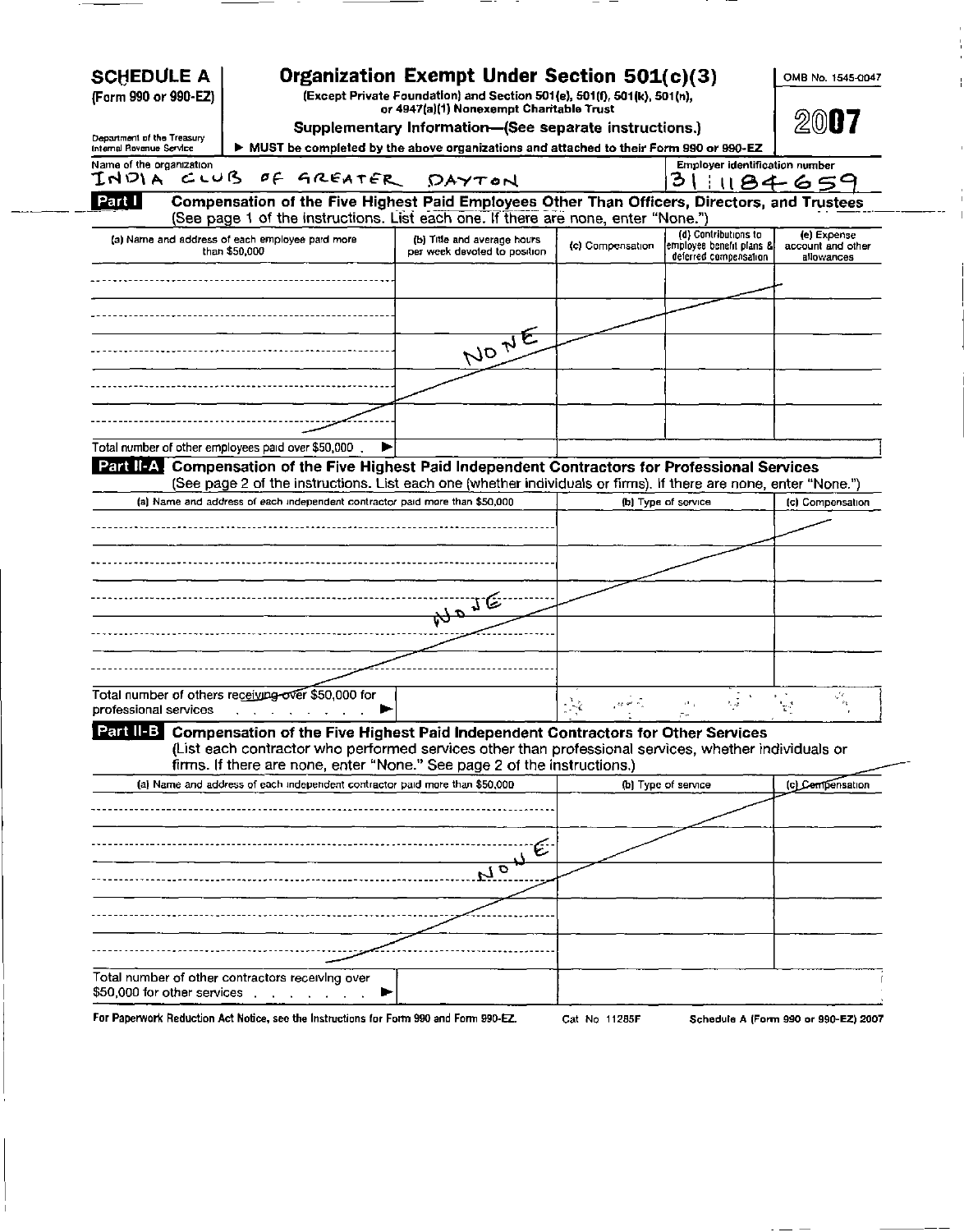|    | Schedule A (Form 990 or 990-EZ) 2007                                                                                                                                                                                                                                                                                                                                                                                                                                                                    |          | Page 2 |
|----|---------------------------------------------------------------------------------------------------------------------------------------------------------------------------------------------------------------------------------------------------------------------------------------------------------------------------------------------------------------------------------------------------------------------------------------------------------------------------------------------------------|----------|--------|
|    | Part III<br>Statements About Activities (See page 2 of the instructions.)                                                                                                                                                                                                                                                                                                                                                                                                                               | Yes   No |        |
| 1  | During the year, has the organization attempted to influence national, state, or local legislation, including any<br>attempt to influence public opinion on a legislative matter or referendum? If "Yes," enter the total expenses paid<br>or incurred in connection with the lobbying activities $\triangleright$ \$ ______________________(Must equal amounts on line 38,<br>1                                                                                                                        |          |        |
|    |                                                                                                                                                                                                                                                                                                                                                                                                                                                                                                         |          |        |
|    | Organizations that made an election under section 501(h) by filing Form 5768 must complete Part VI-A. Other<br>organizations checking "Yes" must complete Part VI-B AND attach a statement giving a detailed description of<br>the lobbying activities                                                                                                                                                                                                                                                  |          |        |
| 2  | During the year, has the organization, either directly or indirectly, engaged in any of the following acts with any<br>substantial contributors, trustees, directors, officers, creators, key employees, or members of their families, or<br>with any taxable organization with which any such person is affiliated as an officer, director, trustee, majority<br>owner, or principal beneficiary? (If the answer to any question is "Yes," attach a detailed statement explaining the<br>transactions) |          |        |
|    | 2a                                                                                                                                                                                                                                                                                                                                                                                                                                                                                                      |          |        |
| b, | 2b<br>Lending of money or other extension of credit?                                                                                                                                                                                                                                                                                                                                                                                                                                                    |          |        |
|    | 2с                                                                                                                                                                                                                                                                                                                                                                                                                                                                                                      |          |        |
| d  | 2d<br>Payment of compensation (or payment or reimbursement of expenses if more than \$1,000)?                                                                                                                                                                                                                                                                                                                                                                                                           |          |        |
| е  | 2e<br>Transfer of any part of its income or assets?<br>$\mathbf{r}$ , and a set of the set of the set of the set of the set of the set of the set of the set of the set of the set of the set of the set of the set of the set of the set of the set of the set of the set of the set of                                                                                                                                                                                                                |          |        |
|    | 3a Did the organization make grants for scholarships, fellowships, student loans, etc ? (If "Yes," attach an explanation<br>Зa<br>of how the organization determines that recipients qualify to receive payments.)                                                                                                                                                                                                                                                                                      |          |        |
| b. | ЗЬ<br>Did the organization have a section 403(b) annuity plan for its employees?.                                                                                                                                                                                                                                                                                                                                                                                                                       |          |        |
| c  | Did the organization receive or hold an easement for conservation purposes, including easements to preserve open<br>Зc<br>space, the environment, historic land areas or historic structures? If "Yes," attach a detailed statement                                                                                                                                                                                                                                                                     |          |        |
| d  | 34<br>Did the organization provide credit counseling, debt management, credit repair, or debt negotiation services?                                                                                                                                                                                                                                                                                                                                                                                     |          |        |
|    | 4a Did the organization maintain any donor advised funds? If "Yes," complete lines 4b through 4g. If "No," complete<br>lines 4f and 4g<br>the contract of the contract of the contract of the contract of the contract of the contract of the contract of the contract of the contract of the contract of the contract of the contract of the contract of the contract o<br><u>4a</u>                                                                                                                   |          |        |
|    | 4b<br><b>b</b> Did the organization make any taxable distributions under section 4966?                                                                                                                                                                                                                                                                                                                                                                                                                  |          |        |
| c  | 4с<br>Did the organization make a distribution to a donor, donor advisor, or related person?                                                                                                                                                                                                                                                                                                                                                                                                            |          |        |
|    | d Enter the total number of donor advised funds owned at the end of the tax year.                                                                                                                                                                                                                                                                                                                                                                                                                       |          |        |
|    | e Enter the aggregate value of assets held in all donor advised funds owned at the end of the tax year                                                                                                                                                                                                                                                                                                                                                                                                  |          |        |
|    | Enter the total number of separate funds or accounts owned at the end of the tax year (excluding donor advised<br>funds included on line 4d) where donors have the right to provide advice on the distribution or investment of                                                                                                                                                                                                                                                                         |          |        |
|    | g Enter the aggregate value of assets held in all funds or accounts included on line 4f at the end of the tax year ▶                                                                                                                                                                                                                                                                                                                                                                                    |          |        |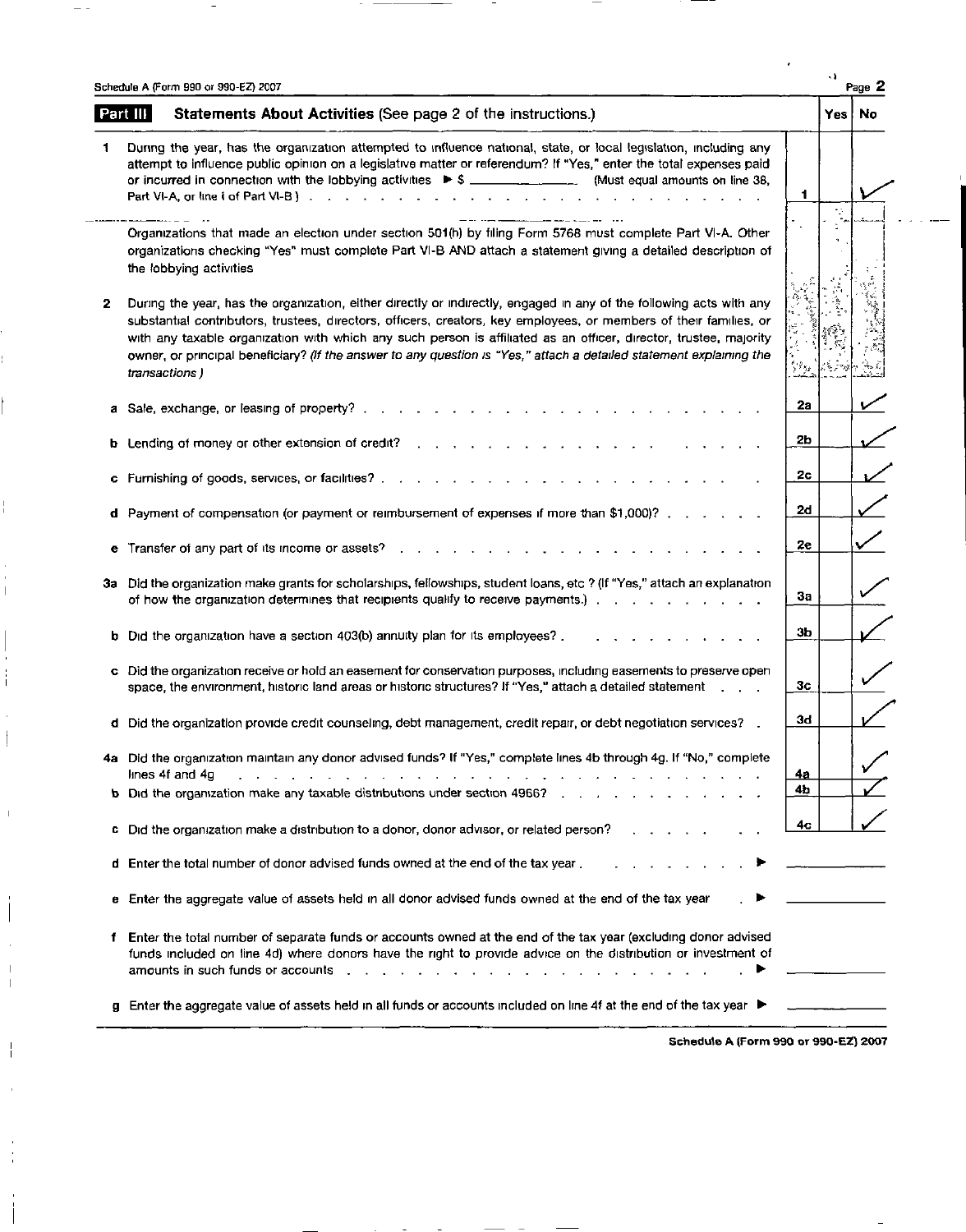| Schedule A (Form 990 or 990-EZ) 2007 | Page, |  |
|--------------------------------------|-------|--|
|                                      |       |  |

| Part IV |                                                                                                                                                                                                                                                                                                                                                              |               |                                                                      |  | Reason for Non-Private Foundation Status (See pages 4 through 8 of the instructions.)                                                                                                                                                                                                                                                                                                                                                                                                                              |     |                  |  |
|---------|--------------------------------------------------------------------------------------------------------------------------------------------------------------------------------------------------------------------------------------------------------------------------------------------------------------------------------------------------------------|---------------|----------------------------------------------------------------------|--|--------------------------------------------------------------------------------------------------------------------------------------------------------------------------------------------------------------------------------------------------------------------------------------------------------------------------------------------------------------------------------------------------------------------------------------------------------------------------------------------------------------------|-----|------------------|--|
|         |                                                                                                                                                                                                                                                                                                                                                              |               |                                                                      |  | I certify that the organization is not a private foundation because it is: (Please check only ONE applicable box.)                                                                                                                                                                                                                                                                                                                                                                                                 |     |                  |  |
| 5       |                                                                                                                                                                                                                                                                                                                                                              |               |                                                                      |  | A church, convention of churches, or association of churches. Section 170(b)(1)(A)(i),                                                                                                                                                                                                                                                                                                                                                                                                                             |     |                  |  |
| 6       |                                                                                                                                                                                                                                                                                                                                                              |               | A school. Section 170(b)(1)(A)(u). (Also complete Part V.)           |  |                                                                                                                                                                                                                                                                                                                                                                                                                                                                                                                    |     |                  |  |
| 7       | A hospital or a cooperative hospital service organization. Section 170(b)(1)(A)(iii).                                                                                                                                                                                                                                                                        |               |                                                                      |  |                                                                                                                                                                                                                                                                                                                                                                                                                                                                                                                    |     |                  |  |
| 8       |                                                                                                                                                                                                                                                                                                                                                              |               |                                                                      |  | A federal, state, or local government or governmental unit. Section 170(b)(1)(A)(v).                                                                                                                                                                                                                                                                                                                                                                                                                               |     |                  |  |
| 9       |                                                                                                                                                                                                                                                                                                                                                              |               |                                                                      |  | $\Box$ A medical research organization operated in conjunction with a hospital Section 170(b)(1)(A)(iii). Enter the hospital's name, city,                                                                                                                                                                                                                                                                                                                                                                         |     |                  |  |
| 10      |                                                                                                                                                                                                                                                                                                                                                              |               | (Also complete the Support Schedule in Part IV-A.)                   |  | An organization operated for the benefit of a college or university owned or operated by a governmental unit Section 170(b)(1)(A)(iv).                                                                                                                                                                                                                                                                                                                                                                             |     |                  |  |
| 11a ∐   |                                                                                                                                                                                                                                                                                                                                                              |               | 170(b)(1)(A)(vi). (Also complete the Support Schedule in Part IV-A.) |  | An organization that normally receives a substantial part of its support from a governmental unit or from the general public. Section                                                                                                                                                                                                                                                                                                                                                                              |     |                  |  |
| 11b.    |                                                                                                                                                                                                                                                                                                                                                              |               |                                                                      |  | A community trust. Section 170(b)(1)(A)(vi). (Also complete the Support Schedule in Part IV-A.)                                                                                                                                                                                                                                                                                                                                                                                                                    |     |                  |  |
| 12      | l H                                                                                                                                                                                                                                                                                                                                                          |               |                                                                      |  | An organization that normally receives: (1) more than 33%% of its support from contributions, membership fees, and gross receipts<br>from activities related to its charitable, etc., functions-subject to certain exceptions, and (2) no more than 33%% of its support<br>from gross investment income and unrelated business taxable income (less section 511 tax) from businesses acquired by the<br>organization after June 30, 1975. See section 509(a)(2). (Also complete the Support Schedule in Part IV-A) |     |                  |  |
| 13      |                                                                                                                                                                                                                                                                                                                                                              |               |                                                                      |  | An organization that is not controlled by any disqualified persons (other than foundation managers) and otherwise meets the<br>requirements of section 509(a)(3). Check the box that describes the type of supporting organization                                                                                                                                                                                                                                                                                 |     |                  |  |
|         |                                                                                                                                                                                                                                                                                                                                                              | $\Box$ Type I | $\Box$ Type II                                                       |  | □ Type III-Functionally Integrated                                                                                                                                                                                                                                                                                                                                                                                                                                                                                 |     | □ Type III-Other |  |
|         |                                                                                                                                                                                                                                                                                                                                                              |               |                                                                      |  | Provide the following information about the supported organizations. (See page 8 of the instructions.)                                                                                                                                                                                                                                                                                                                                                                                                             |     |                  |  |
|         | (e)<br>(a)<br>(b)<br>(c)<br>(d)<br>Name(s) of supported organization(s)<br><b>Employer</b><br>Type of<br>is the supported<br>Amount of<br>identification<br>organization<br>organization listed in<br>support<br>(described in lines<br>number (EIN)<br>the supporting<br>5 through 12<br>organization's<br>above or IRC<br>governing documents?<br>section) |               |                                                                      |  |                                                                                                                                                                                                                                                                                                                                                                                                                                                                                                                    |     |                  |  |
|         |                                                                                                                                                                                                                                                                                                                                                              |               |                                                                      |  |                                                                                                                                                                                                                                                                                                                                                                                                                                                                                                                    | Yes | No               |  |
|         |                                                                                                                                                                                                                                                                                                                                                              |               |                                                                      |  |                                                                                                                                                                                                                                                                                                                                                                                                                                                                                                                    |     |                  |  |
|         |                                                                                                                                                                                                                                                                                                                                                              |               |                                                                      |  |                                                                                                                                                                                                                                                                                                                                                                                                                                                                                                                    |     |                  |  |
|         |                                                                                                                                                                                                                                                                                                                                                              |               |                                                                      |  |                                                                                                                                                                                                                                                                                                                                                                                                                                                                                                                    |     |                  |  |
| Total . |                                                                                                                                                                                                                                                                                                                                                              |               |                                                                      |  |                                                                                                                                                                                                                                                                                                                                                                                                                                                                                                                    |     | ▶                |  |

14 **q** An organization organized and operated to test for public safety Section 509(a)(4). (See page 8 of the instructions.)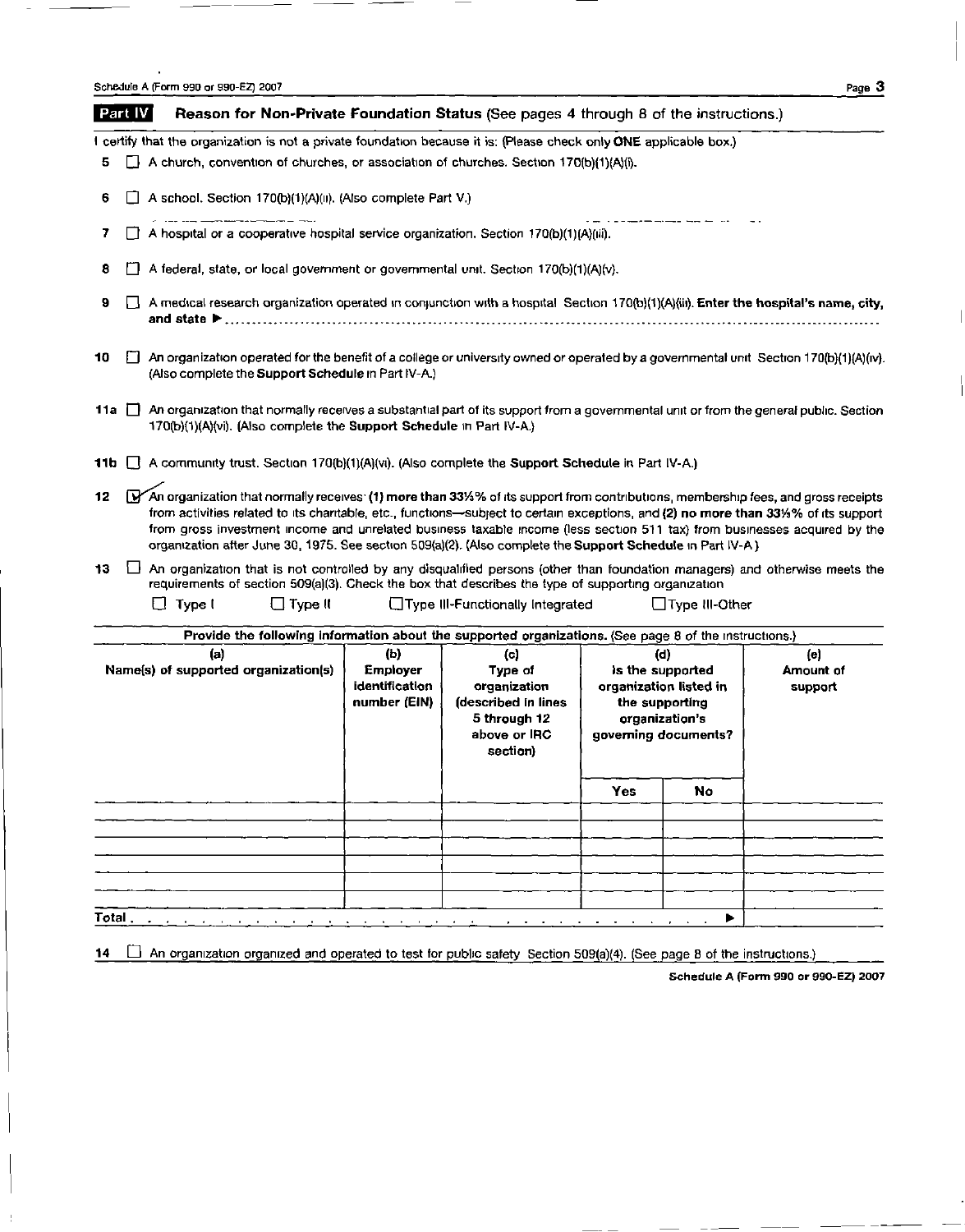| Schedule A (Form 990 or 990-EZ) 2007 | Page 4 |
|--------------------------------------|--------|
|--------------------------------------|--------|

i

Part IV-A Support Schedule (Complete only if you checked a box on line 10, 11, or 12.) Use cash method of accounting. Note: You may use the worksheet in the instructions for converting from the accrual to the cash method of accounting. Calendar year (or fiscal year beginning in) ► (a) 2006 (b) 2005 (c) 2004 (d) 2003 (e) Total 15 Gifts, grants, and contributions received. (Do not include unusual grants. See line 28). 16 Membership fees received 7, 148  $\vert$  0, 120  $\vert$  4, 505 7, 185 Gross receipts from admissions, merchandise sold or services performed, or furnishing of<br>facilities in any activity that is related to the<br>organization's chantable, etc , purpose  $24,333$  36,295 30,132 26,033 116

18 Gross income from interest, dividends, amounts received from payments on securities loans (section 512(a)(5)), rents, royalties, income from similar sources, and unrelated business taxable income (less section 511 taxes) from businesses acquired by the

organization after June 30, 1975. 19 Net income from unrelated business activities not included in line 18. 20 Tax revenues levied for the organization's benefit and either paid to it or expended on its behalf . . . . . . . . . . . 21 The value of services or facilities furnished to

the organization by a governmental unit without charge. Do not include the value of services or facilities generally furnished to the public without charge . . . . . . . . 22 Other income Attach a schedule. Do not include gain or (loss) from sale of capital assets

| 23  | Total of lines 15 through 22                                                                                                                                                                                                                                                                                                                                           |     | U6.415 |     |     |  |
|-----|------------------------------------------------------------------------------------------------------------------------------------------------------------------------------------------------------------------------------------------------------------------------------------------------------------------------------------------------------------------------|-----|--------|-----|-----|--|
| 24  |                                                                                                                                                                                                                                                                                                                                                                        | 148 | 0120   | cυ  |     |  |
| 25. | Enter 1% of line 23                                                                                                                                                                                                                                                                                                                                                    | つルト |        | 346 |     |  |
| 26. | Organizations described on lines 10 or 11: a Enter 2% of amount in column (e), line 24,                                                                                                                                                                                                                                                                                |     |        |     | 26а |  |
|     | <b>b</b> Prepare a list for your records to show the name of and amount contributed by each person (other than a<br>governmental unit or publicly supported organization) whose total gifts for 2003 through 2006 exceeded the<br>armount shown in line 26a. Do not file this list with your return. Enter the total of all these excess amounts $\blacktriangleright$ |     |        |     | 26b |  |
|     | c Total support for section $509(a)(1)$ test: Enter line 24, column (e) $\ldots$ $\ldots$                                                                                                                                                                                                                                                                              |     |        |     | 26c |  |

d Add: Amounts from column (e) for lines. 18 19 <sup>i</sup> - <sup>i</sup> <sup>22</sup> 26b . . . . ► 26d <sup>e</sup> Public support (line 26c minus line 26d total) . . . . . . . . . . . . . . . ► 26e Fublic support percentage (line 26e (numerator) divided by line 26c (denominator)) . . . . . . | > 26f | . . . %

27 Organizations described on line 12: a For amounts included in lines 15, 16, and 17 that were received from a "disqualified" person," prepare a list for your records to show the name of, and total amounts received in each year from, each "disqualified person " Do not file this list with your return . Enter the sum of such amounts for each year:

(2006) ------------------------- (2005) (2004) -------------------------- (2003) ------------------------ b For any amount included in line 17 that was received from each person (other than "disqualified persons"), prepare a list for your records to show the name of, and amount received for each year, that was more than the larger of (1) the amount on line 25 for the year or (2) \$5,000 (Include in the list organizations described in lines 5 through 11b, as well as individuals.) Do not file this list with your return. After computing the difference between the amount received and the larger amount described in (1) or (2), enter the sum of these differences (the excess amounts) for each year-

| c Add: Amounts from column (e) for lines: 15 ______________ 16 _________________                                                           |       |   |
|--------------------------------------------------------------------------------------------------------------------------------------------|-------|---|
|                                                                                                                                            | 27c   |   |
| and line 27b total $\frac{1}{2}$ and line 27b total<br>d Add: Line 27a total $\qquad \qquad \qquad$                                        | 27d   |   |
| e Public support (line 27c total minus line 27d total). $\ldots$ $\ldots$ $\ldots$ $\ldots$ $\ldots$ $\ldots$ $\ldots$                     | 27e   |   |
| <b>f</b> Total support for section 509(a)(2) test: Enter amount from line 23, column (e) $\rightarrow$ $\blacktriangleright$ $\lfloor$ 27f | $2\,$ |   |
| g Public support percentage (line 27e (numerator) divided by line 27f (denominator)). $\blacktriangleright$                                | 27g   | % |
| h Investment income percentage (line 18, column (e) (numerator) divided by line 27f (denominator)). $\blacktriangleright$                  | 27h   | % |

28 Unusual Grants: For an organization described in line 10, 11, or 12 that received any unusual grants during 2003 through 2006, prepare a list for your records to show, for each year, the name of the contributor, the date and amount of the grant, and <sup>a</sup> brief description of the nature of the grant. Do not file this list with your return. Do not include these grants in line 15.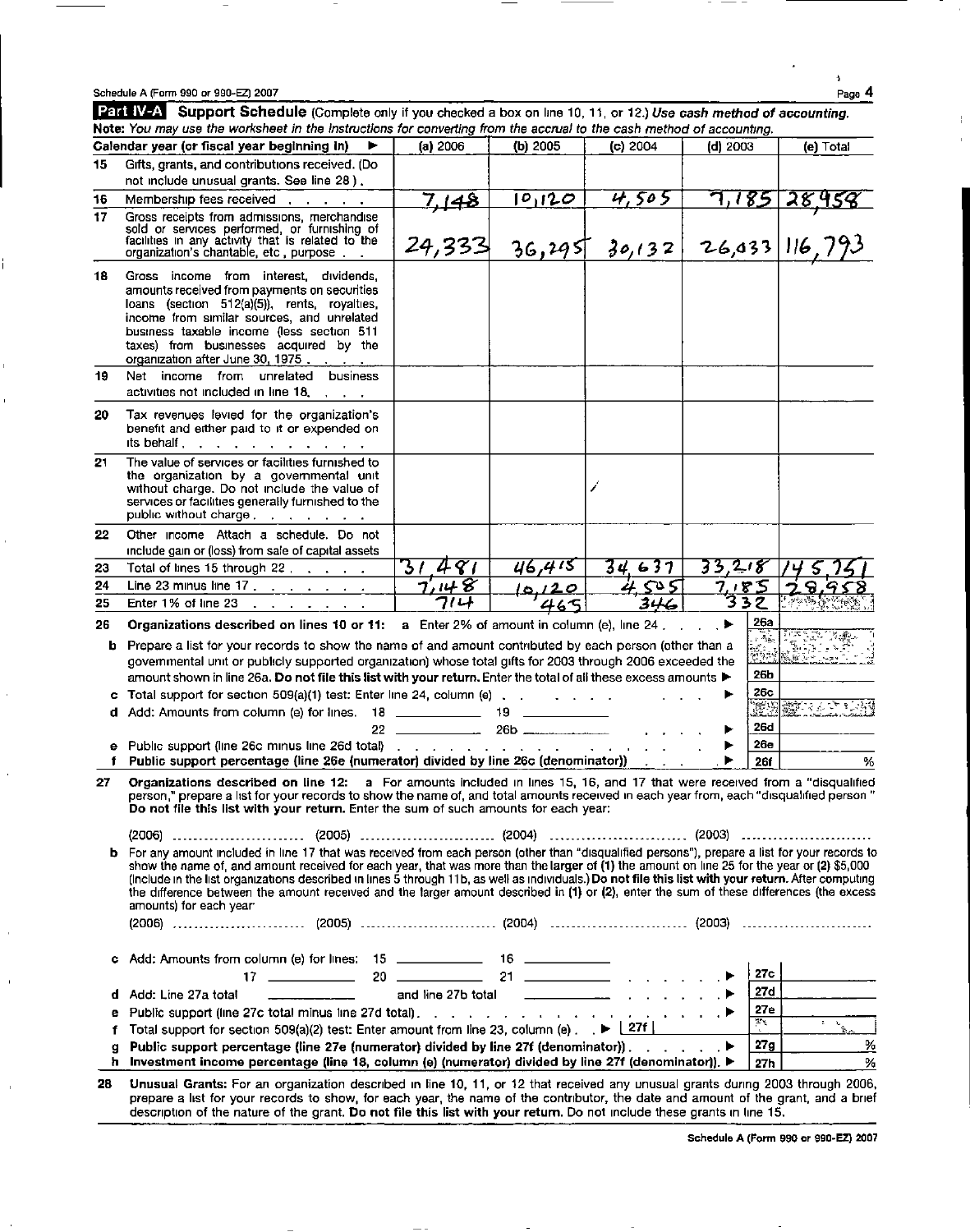|         | Schedule A (Form 990 or 990-EZ) 2007                                                                                                                                                                                                                                                                                                                                                                                                      |                 |            | Page 5 |
|---------|-------------------------------------------------------------------------------------------------------------------------------------------------------------------------------------------------------------------------------------------------------------------------------------------------------------------------------------------------------------------------------------------------------------------------------------------|-----------------|------------|--------|
|         | Part V<br>Private School Questionnaire (See page 9 of the instructions.)<br>${\cal W}$<br>(To be completed ONLY by schools that checked the box on line 6 in Part IV)                                                                                                                                                                                                                                                                     |                 |            |        |
| 29      | Does the organization have a racially nondiscriminatory policy toward students by statement in its charter, bylaws,<br>other governing instrument, or in a resolution of its governing body?<br>.                                                                                                                                                                                                                                         | 29              | <b>Yes</b> | No     |
| 30      | Does the organization include a statement of its racially nondiscriminatory policy toward students in all its<br>brochures, catalogues, and other written communications with the public dealing with student admissions,                                                                                                                                                                                                                 | ý.<br>30        |            |        |
| 31      | Has the organization publicized its racially nondiscriminatory policy through newspaper or broadcast media during<br>the period of solicitation for students, or during the registration period if it has no solicitation program, in a way<br>that makes the policy known to all parts of the general community it serves?<br>If "Yes," please describe; if "No," please explain. (If you need more space, attach a separate statement.) | 31              |            |        |
|         |                                                                                                                                                                                                                                                                                                                                                                                                                                           |                 |            |        |
|         |                                                                                                                                                                                                                                                                                                                                                                                                                                           |                 |            |        |
| 32<br>а | Does the organization maintain the following<br>Records indicating the racial composition of the student body, faculty, and administrative staff?                                                                                                                                                                                                                                                                                         | 32a             |            |        |
|         | b Records documenting that scholarships and other financial assistance are awarded on a racially nondiscriminatory<br>basis?<br>$\mathbf{r}$ . The set of the set of the set of the set of the set of the set of the set of the set of the set of the set of the set of the set of the set of the set of the set of the set of the set of the set of the set of t                                                                         | 32 <sub>b</sub> |            |        |
|         | c Copies of all catalogues, brochures, announcements, and other written communications to the public dealing                                                                                                                                                                                                                                                                                                                              | 32 <sub>c</sub> |            |        |
|         | d Copies of all material used by the organization or on its behalf to solicit contributions?                                                                                                                                                                                                                                                                                                                                              | 32d             |            |        |
|         | If you answered "No" to any of the above, please explain (If you need more space, attach a separate statement.)                                                                                                                                                                                                                                                                                                                           |                 |            |        |
| 33      | Does the organization discriminate by race in any way with respect to:                                                                                                                                                                                                                                                                                                                                                                    | - 4             |            |        |
| a       |                                                                                                                                                                                                                                                                                                                                                                                                                                           | 33a             |            |        |
| b       | Admissions policies?                                                                                                                                                                                                                                                                                                                                                                                                                      | 33b             |            |        |
| c       |                                                                                                                                                                                                                                                                                                                                                                                                                                           | 33с             |            |        |
| d       | Scholarships or other financial assistance?                                                                                                                                                                                                                                                                                                                                                                                               | 33d             |            |        |
|         | Educational policies?                                                                                                                                                                                                                                                                                                                                                                                                                     | 33e             |            |        |
| f.      | Use of facilities?                                                                                                                                                                                                                                                                                                                                                                                                                        | 33f             |            |        |
| g       | Athletic programs?                                                                                                                                                                                                                                                                                                                                                                                                                        | ვვშ             |            |        |
| h       | Other extracurricular activities?                                                                                                                                                                                                                                                                                                                                                                                                         | 33h             |            |        |
|         | If you answered "Yes" to any of the above, please explain (If you need more space, attach a separate statement.)                                                                                                                                                                                                                                                                                                                          |                 |            |        |
|         |                                                                                                                                                                                                                                                                                                                                                                                                                                           |                 |            |        |
| 34a     | Does the organization receive any financial aid or assistance from a governmental agency?                                                                                                                                                                                                                                                                                                                                                 | 34a             |            |        |
| b.      | Has the organization's right to such aid ever been revoked or suspended?                                                                                                                                                                                                                                                                                                                                                                  | 34b             |            |        |
| 35      | If you answered "Yes" to either 34a or b, please explain using an attached statement<br>Does the organization certify that it has complied with the applicable requirements of sections 4.01 through 4.05                                                                                                                                                                                                                                 | 1.3             |            |        |
|         | of Rev. Proc. 75-50, 1975-2 C.B. 587, covering racial nondiscrimination? If "No," attach an explanation                                                                                                                                                                                                                                                                                                                                   | 35              |            |        |

J,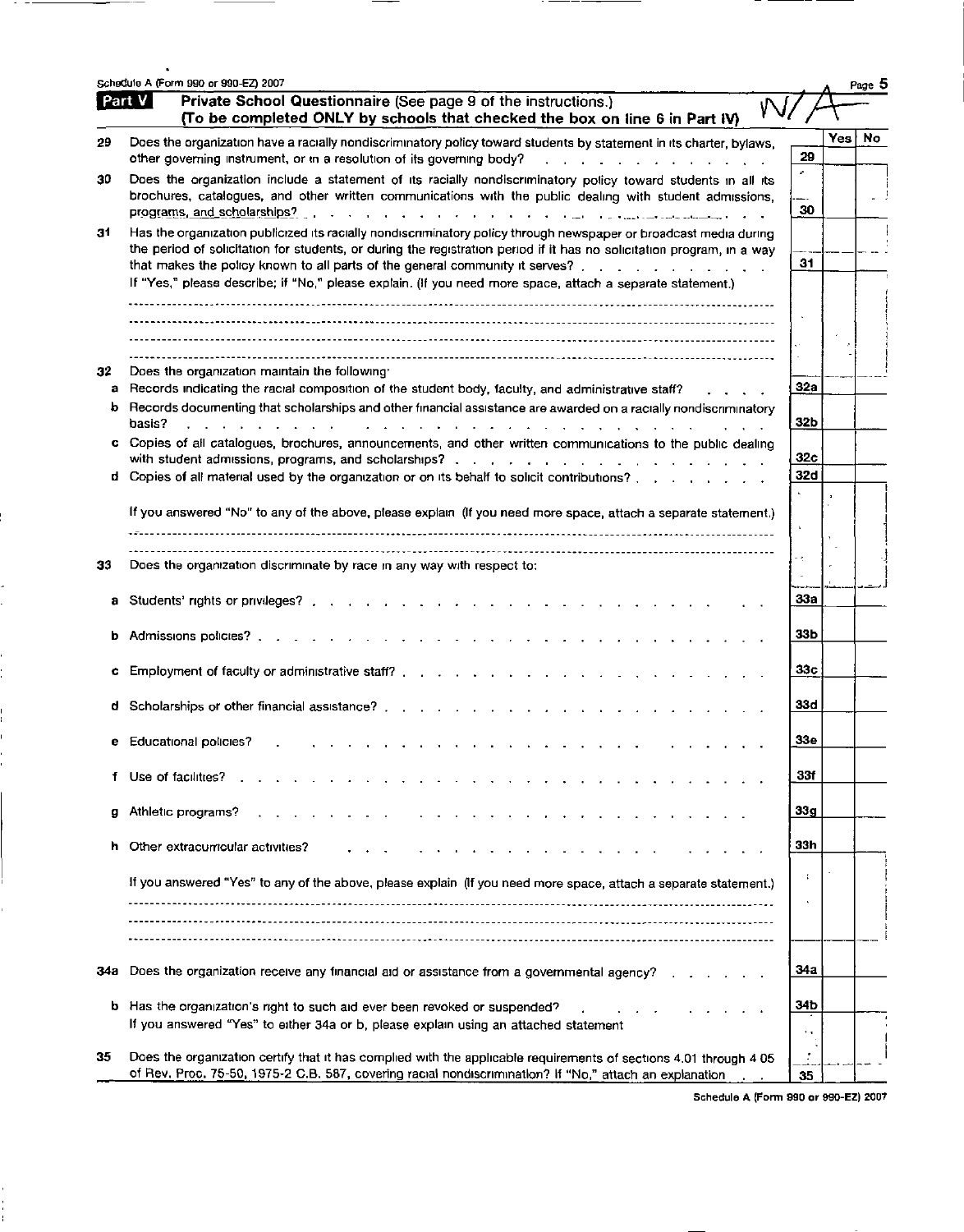|    | Lobbying Expenditures by Electing Public Charities (See page 11 of the instructions.) $\Lambda$<br>Part VI-A<br>(To be completed ONLY by an eligible organization that filed Form 5768)                                                                                                     |    |                                   |                                                             |
|----|---------------------------------------------------------------------------------------------------------------------------------------------------------------------------------------------------------------------------------------------------------------------------------------------|----|-----------------------------------|-------------------------------------------------------------|
|    | Check $\triangleright$ b $\Box$ if you checked "a" and "limited control" provisions apply<br>Check $\blacktriangleright$ a<br>if the organization belongs to an affiliated group.                                                                                                           |    |                                   |                                                             |
|    | Limits on Lobbying Expenditures<br>(The term "expenditures" means amounts paid or incurred.)                                                                                                                                                                                                |    | (a)<br>Affiliated group<br>totals | (b)<br>To be completed<br>for all electing<br>organizations |
| 36 | Total lobbying expenditures to influence public opinion (grassroots lobbying)                                                                                                                                                                                                               | 36 |                                   |                                                             |
| 37 | Total lobbying expenditures to influence a legislative body (direct lobbying),                                                                                                                                                                                                              | 37 |                                   |                                                             |
| 38 | Total lobbying expenditures (add lines 36 and 37) $\ldots$ $\ldots$ $\ldots$ $\ldots$                                                                                                                                                                                                       | 38 |                                   |                                                             |
| 39 | Other exempt purpose expenditures contains a substitution of the state of the state of the state of the state of                                                                                                                                                                            | 39 |                                   |                                                             |
| 40 | Total exempt purpose expenditures (add lines 38 and 39) $\,$ , $\,$ , $\,$ , $\,$ , $\,$ , $\,$ , $\,$ , $\,$ , $\,$                                                                                                                                                                        | 40 |                                   |                                                             |
| 41 | Lobbying nontaxable amount. Enter the amount from the following table-                                                                                                                                                                                                                      |    |                                   |                                                             |
|    | If the amount on line 40 is—<br>The lobbying nontaxable amount is-                                                                                                                                                                                                                          |    |                                   |                                                             |
|    | Not over \$500,000<br>$\therefore$ $\therefore$ 20% of the amount on line 40 $\therefore$ $\therefore$                                                                                                                                                                                      |    |                                   |                                                             |
|    | Over \$500,000 but not over \$1,000,000<br>\$100,000 plus 15% of the excess over \$500,000                                                                                                                                                                                                  |    |                                   |                                                             |
|    | \$175,000 plus 10% of the excess over \$1,000,000<br>Over \$1,000,000 but not over \$1,500,000 .                                                                                                                                                                                            | 41 |                                   |                                                             |
|    | \$225,000 plus 5% of the excess over \$1,500,000<br>Over \$1,500,000 but not over \$17,000,000                                                                                                                                                                                              |    |                                   |                                                             |
|    | Over \$17,000,000                                                                                                                                                                                                                                                                           |    |                                   |                                                             |
| 42 | Grassroots nontaxable amount (enter 25% of line 41)<br>$\mathbf{r}$ and $\mathbf{r}$ are the set of the set of the set of the set of the set of the set of the set of the set of the set of the set of the set of the set of the set of the set of the set of the set of the set of the set | 42 |                                   |                                                             |
| 43 | Subtract line 42 from line 36. Enter -0- if line 42 is more than line $36.$ $\ldots$ $\ldots$                                                                                                                                                                                               | 43 |                                   |                                                             |
| 44 | Subtract line 41 from line 38. Enter -0- if line 41 is more than line 38.                                                                                                                                                                                                                   | 44 |                                   |                                                             |
|    |                                                                                                                                                                                                                                                                                             |    |                                   |                                                             |

**Caution:** If there is an amount on either line 43 or line 44, you must file Form 4720  $\begin{bmatrix} \frac{1}{2} & \frac{1}{2} & \frac{1}{2} & \frac{1}{2} & \frac{1}{2} & \frac{1}{2} \\ \frac{1}{2} & \frac{1}{2} & \frac{1}{2} & \frac{1}{2} & \frac{1}{2} & \frac{1}{2} \\ \frac{1}{2} & \frac{1}{2} & \frac{1}{2} & \frac{1}{2}$ 

4-Year Averaging Period Under Section 501(h)

(Some organizations that made a section 501(h) election do not have to complete all of the five columns below. See the instructions for lines 45 through 50 on page 13 of the instructions.)

|        |                                                                                                                                                                                                                                                                                                                                                                                                                         | Lobbying Expenditures During 4-Year Averaging Period |             |             |             |     |               |  |
|--------|-------------------------------------------------------------------------------------------------------------------------------------------------------------------------------------------------------------------------------------------------------------------------------------------------------------------------------------------------------------------------------------------------------------------------|------------------------------------------------------|-------------|-------------|-------------|-----|---------------|--|
|        | Calendar year (or<br>fiscal year beginning in) $\blacktriangleright$                                                                                                                                                                                                                                                                                                                                                    | (a)<br>2007                                          | (b)<br>2006 | (c)<br>2005 | (d)<br>2004 |     | (e)<br>Total  |  |
| 45     | Lobbying nontaxable amount                                                                                                                                                                                                                                                                                                                                                                                              |                                                      |             |             |             |     |               |  |
| 46     | Lobbying ceiling amount (150% of line 45(e))                                                                                                                                                                                                                                                                                                                                                                            |                                                      |             |             |             |     |               |  |
| 47     | Total lobbying expenditures                                                                                                                                                                                                                                                                                                                                                                                             |                                                      |             |             |             |     |               |  |
| 48     | Grassroots nontaxable amount                                                                                                                                                                                                                                                                                                                                                                                            |                                                      |             |             |             |     |               |  |
| 49     | Grassroots ceiling amount (150% of line 48(e))                                                                                                                                                                                                                                                                                                                                                                          |                                                      |             |             |             |     |               |  |
| 50     | Grassroots lobbying expenditures expenditures                                                                                                                                                                                                                                                                                                                                                                           |                                                      |             |             |             |     |               |  |
|        | Lobbying Activity by Nonelecting Public Charities<br>Part VI-B<br>(For reporting only by organizations that did not complete Part VI-A) (See bage 14 of the instructions.)                                                                                                                                                                                                                                              |                                                      |             |             |             |     |               |  |
|        | During the year, did the organization attempt to influence national, state or local legislation, including any<br>attempt to influence public opinion on a legislative matter or referendum, through the use of                                                                                                                                                                                                         |                                                      |             |             | Yes İ       | No. | <b>Amount</b> |  |
| ъ      | a Volunteers<br>the contract of the contract of the<br>Paid staff or management (include compensation in expenses reported on lines c through h.),                                                                                                                                                                                                                                                                      |                                                      |             |             |             |     |               |  |
| c      | Media advertisements.                                                                                                                                                                                                                                                                                                                                                                                                   |                                                      |             |             |             |     |               |  |
| e      | Publications, or published or broadcast statements [1] [1] [1] $\ldots$ [1] [1] $\ldots$ [1] [1] $\ldots$ [1] $\ldots$ [1] $\ldots$ [1] $\ldots$ [1] $\ldots$ [1] $\ldots$ [1] $\ldots$ [1] $\ldots$ [1] $\ldots$ [1] $\ldots$ [1] $\ldots$ [1] $\ldots$ [1] $\ldots$ [1]                                                                                                                                               |                                                      |             |             |             |     |               |  |
| α<br>ħ | Grants to other organizations for lobbying purposes entitled by the content of the content of the content of the content of the content of the content of the content of the content of the content of the content of the cont<br>Direct contact with legislators, their staffs, government officials, or a legislative body.<br>Rallies, demonstrations, seminars, conventions, speeches, lectures, or any other means |                                                      |             |             |             |     |               |  |
|        | Total lobbying expenditures (Add lines c through h.)<br>If "Yes" to any of the above, also attach a statement giving a detailed description of the lobbying activities.                                                                                                                                                                                                                                                 |                                                      |             |             |             |     |               |  |